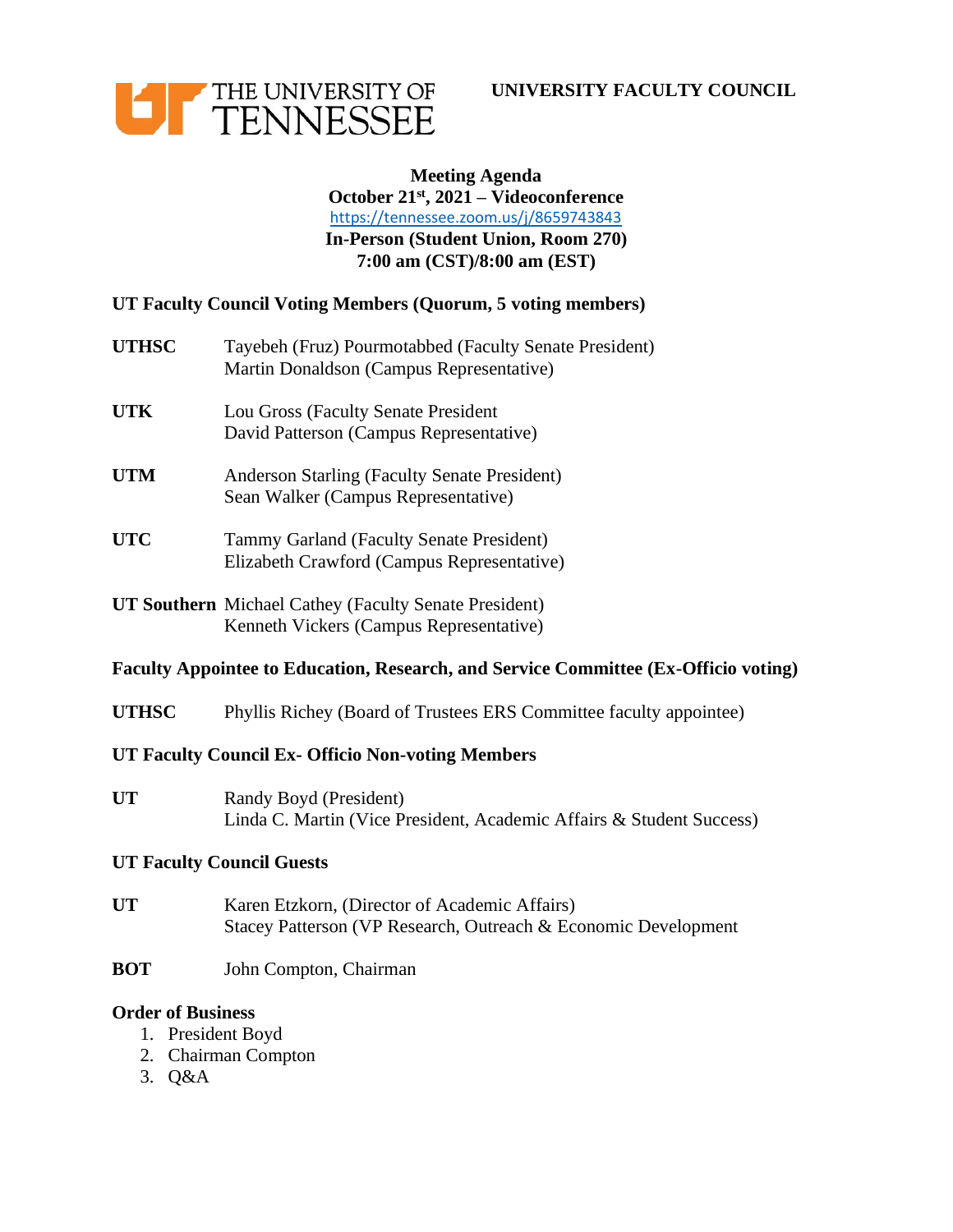



# **Meeting Agenda October 21st, 2021 – Videoconference** <https://tennessee.zoom.us/j/8659743843> **In-Person (Student Union, Room 360) 12:30 pm (CST)/1:30 pm (EST)**

## **UT Faculty Council Voting Members (Quorum, 5 voting members)**

| <b>UTHSC</b> | Tayebeh (Fruz) Pourmotabbed (Faculty Senate President) |
|--------------|--------------------------------------------------------|
|              | Martin Donaldson (Campus Representative)               |
|              |                                                        |

- **UTK** Lou Gross (Faculty Senate President David Patterson (Campus Representative)
- **UTM** Anderson Starling (Faculty Senate President) Sean Walker (Campus Representative)
- **UTC** Tammy Garland (Faculty Senate President) Elizabeth Crawford (Campus Representative)
- **UT Southern** Michael Cathey (Faculty Senate President) Kenneth Vickers (Campus Representative)

#### **Faculty Appointee to Education, Research, and Service Committee (Ex-Officio voting)**

**UTHSC** Phyllis Richey (Board of Trustees ERS Committee faculty appointee)

### **UT Faculty Council Ex- Officio Non-voting Members**

**UT** Randy Boyd (President) Linda C. Martin (Vice President, Academic Affairs & Student Success)

### **UT Faculty Council Guests**

**UT** Karen Etzkorn, (Director of Academic Affairs) Stacey Patterson (VP Research, Outreach & Economic Development

#### **Order of Business**

- 1. Approve Minutes
	- a. See attached
- 2. System Updates
	- a. Dr. Martin
	- b. Dr. Patterson
	- c. Dr. Etzkorn
- 3. Vote on bylaw changes
- 4. Faculty Sick leave policy
	- a. See attached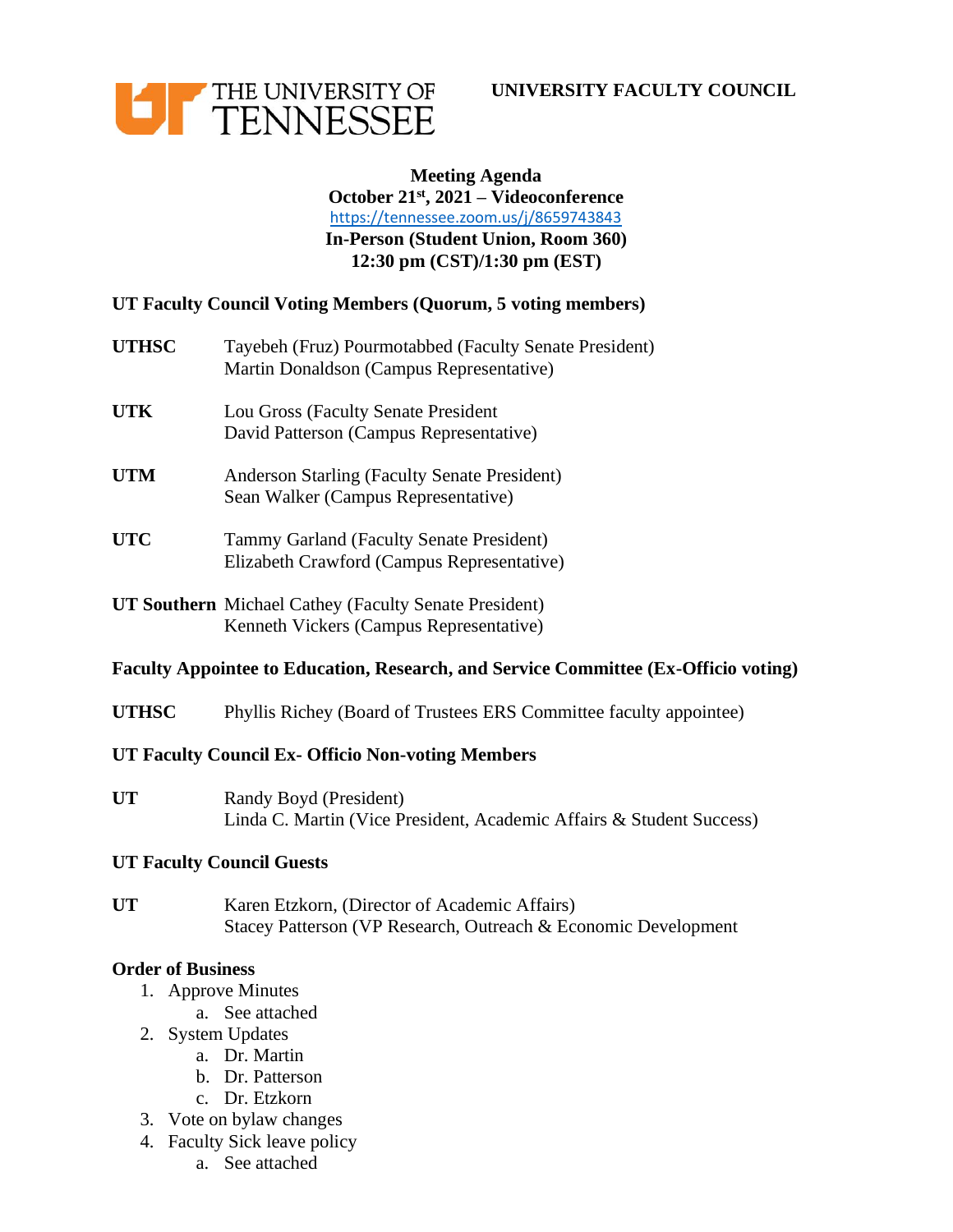- 5. Update about meeting with Cindy Moore
- 6. Other New Business?

# **Minutes/Notes UFC Notes**

### **Morning Meeting**

- President Boyd:
	- o Enrollment growth will likely be a record
	- o Enhancement of UT Promise
		- **Expansion of household income threshold** 
			- Reflective of UT Promise costing less than projected and household incomes increasing
	- o UT System is asking that ALL veterans, regardless of residency, to be allowed instate tuition.
	- o Discussed hourly wage increases at some UT Campuses
	- o 3 candidates for UTHSC Chancellor position will be visiting UTHSC soon
	- o Covid numbers are doing better on our campuses
		- Discussion of executive order from President Biden followed
- Chairman Compton:

 $\blacksquare$ 

- o Thank you for keeping us safe!
- o Metrics are going the right direction as a system… but noted not necessarily on all campuses
	- $\mathbf{u}$  . Still room for improvement
	- But we should be proud because we are doing better than many across the country
- o The BOT is being presented with an award tonight
	- FOCUS Act helped turn things around
- o Strongly encourages faculty to follow the chain of command instead of going to the Board without previously discussing issues with campus leadership
- $\bullet$  Q&A:
	- o Tenure vs Non-Tenure position discussion
		- UT System will conduct a yearly review of pertinent tenure, tenure-track, and non-tenured faculty. This will be presented to the BOT
	- o Discussion of Post-Tenure Review

## **Afternoon Meeting**

- No system updates as we had no UT System administrators present
- Bylaw changes for UFC were approved
- Faculty Sick Leave discussion ensued:
	- o Many concerns were expressed
		- Some pressing concerns will be shared with UT System HR before full ×, feedback is received from faculty (see comment below).
	- o Each Senate President will share as he/she sees fit (some may only submit to Senators while others may share with full faculty) to receive feedback.
		- This feedback will be shared with UT System HR
- New Business Discussion:
	- o Concerns about Non-tenure track faculty contract length